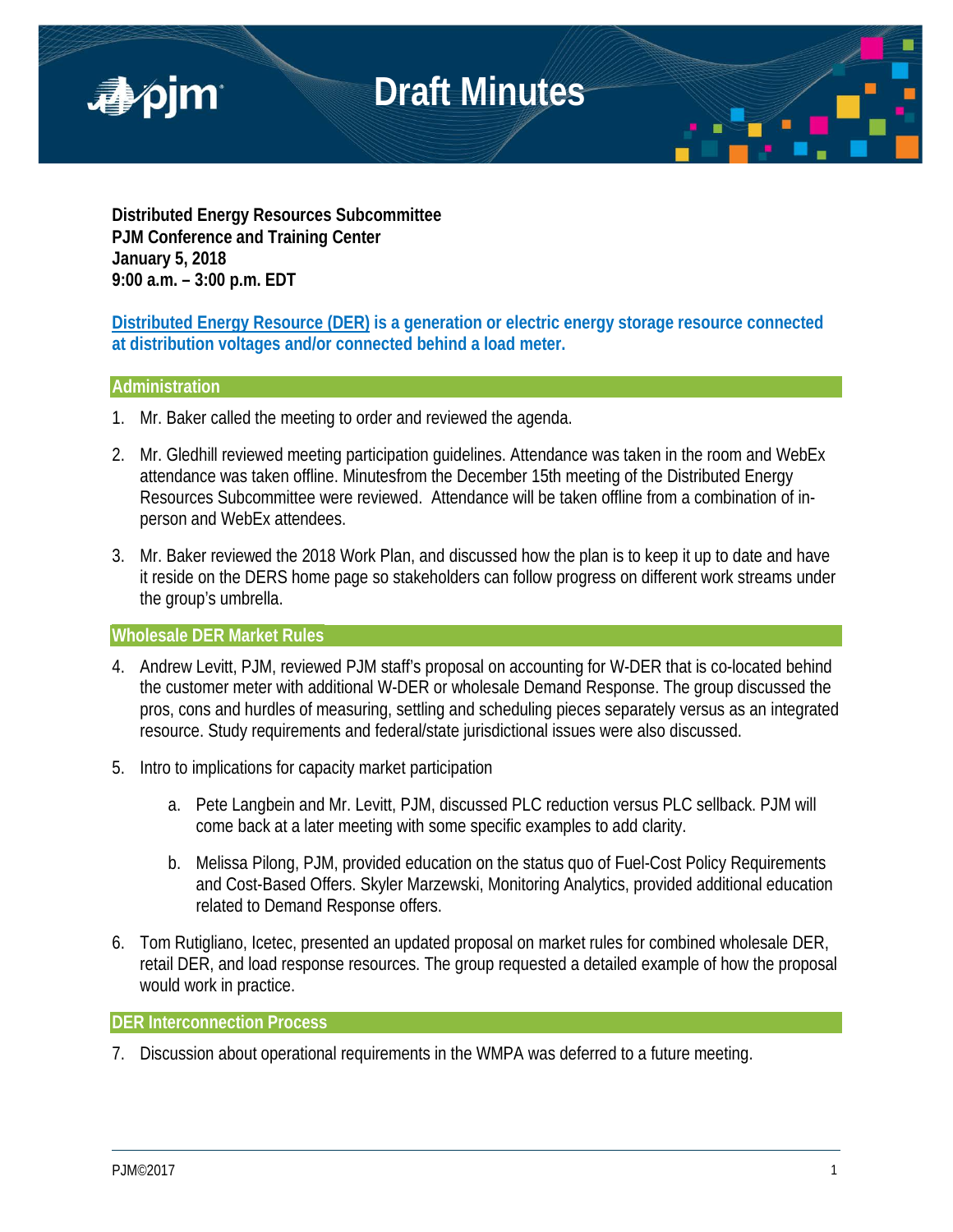

### **Non-wholesale DER Observability**

8. Mr. Langbein, PJM, provided an introduction to the topic of non-wholesale DER observability, PJM's interest in this topic, and information about existing efforts by PJM to gain greater situational awareness of non-wholesale DER. PJM will come back with potential changes to procedure at a future meeting.

## **Wrap-up and Future Agenda Items**

9. Mr. Baker summarized action items and discussed agenda items for the next meeting.

### **Future Meeting Dates**

| January 26, 2018 (Education Session) | 1:00 p.m. $-$ 3:00 p.m.  | WebEx                                   |
|--------------------------------------|--------------------------|-----------------------------------------|
| January 31, 2018                     | $9:00$ a.m. $-3:00$ p.m. | PJM Conference & Training Center/ WebEx |
| March 2, 2018                        | $9:00$ a.m. $-3:00$ p.m. | PJM Conference & Training Center/ WebEx |
| April 25, 2018                       | $9:00$ a.m. $-3:00$ p.m. | PJM Conference & Training Center/ WebEx |
| June 8, 2018                         | $9:00$ a.m. $-3:00$ p.m. | PJM Conference & Training Center/ WebEx |
| June 29, 2018                        | 9:00 a.m. $-3:00$ p.m.   | PJM Conference & Training Center/ WebEx |
| July 30, 2018                        | $9:00$ a.m. $-3:00$ p.m. | PJM Conference & Training Center/ WebEx |
| August 27, 2018                      | $9:00$ a.m. $-3:00$ p.m. | PJM Conference & Training Center/ WebEx |
| October 4, 2018                      | $9:00$ a.m. $-3:00$ p.m. | PJM Conference & Training Center/ WebEx |
| October 31, 2018                     | $9:00$ a.m. $-3:00$ p.m. | PJM Conference & Training Center/ WebEx |
| November 30, 2018                    | $9:00$ a.m. $-3:00$ p.m. | PJM Conference & Training Center/ WebEx |

### **Attendance**

| <b>Attendees</b>            | Company                             | Sector                      |
|-----------------------------|-------------------------------------|-----------------------------|
| Scott Baker (Facilitator)   | PJM Interconnection, LLC            | Not Applicable              |
| Andrew Gledhill (Secretary) | PJM Interconnection, LLC            | Not Applicable              |
| Drew Adams                  | A.F. Mensah, Inc.                   | Other Supplier              |
| Maria Robinson              | <b>Advanced Energy Economy</b>      | Not Applicable              |
| Ed Achaab                   | AEP Energy Partners, Inc.           | Other Supplier              |
| Chris Norton                | American Municipal Power, Inc.      | <b>Electric Distributor</b> |
| Kristin Rothey              | American Municipal Power, Inc.      | Electric Distributor        |
| Kent Feliks                 | Appalachain Power Company           | <b>Transmission Owner</b>   |
| Evan Wilcox                 | Appalachian Power Company           | <b>Transmission Owner</b>   |
| Kevin Kilgallen             | Avangrid Renewables, LLC            | <b>Generation Owner</b>     |
| <b>Barry Trayers</b>        | Citigroup Energy, Inc.              | Other Supplier              |
| Rehan Gilani                | Consolidated Edison Energy, Inc.    | Other Supplier              |
| Brian O'Boyle               | Consolidated Edison Energy, Inc.    | Other Supplier              |
| <b>Brian Wilkie</b>         | Consolidated Edison Solutions, Inc. | Other Supplier              |
| <b>Bruce Campbell</b>       | Cpower                              | Other Supplier              |
| Guy Filomena                | Customized Energy Solutions, Ltd.*  | Not Applicable              |
| Carl Johnson                | Customized Energy Solutions, Ltd.*  | Not Applicable              |
| Jonathan Sasser             | Customized Energy Solutions, Ltd.*  | Not Applicable              |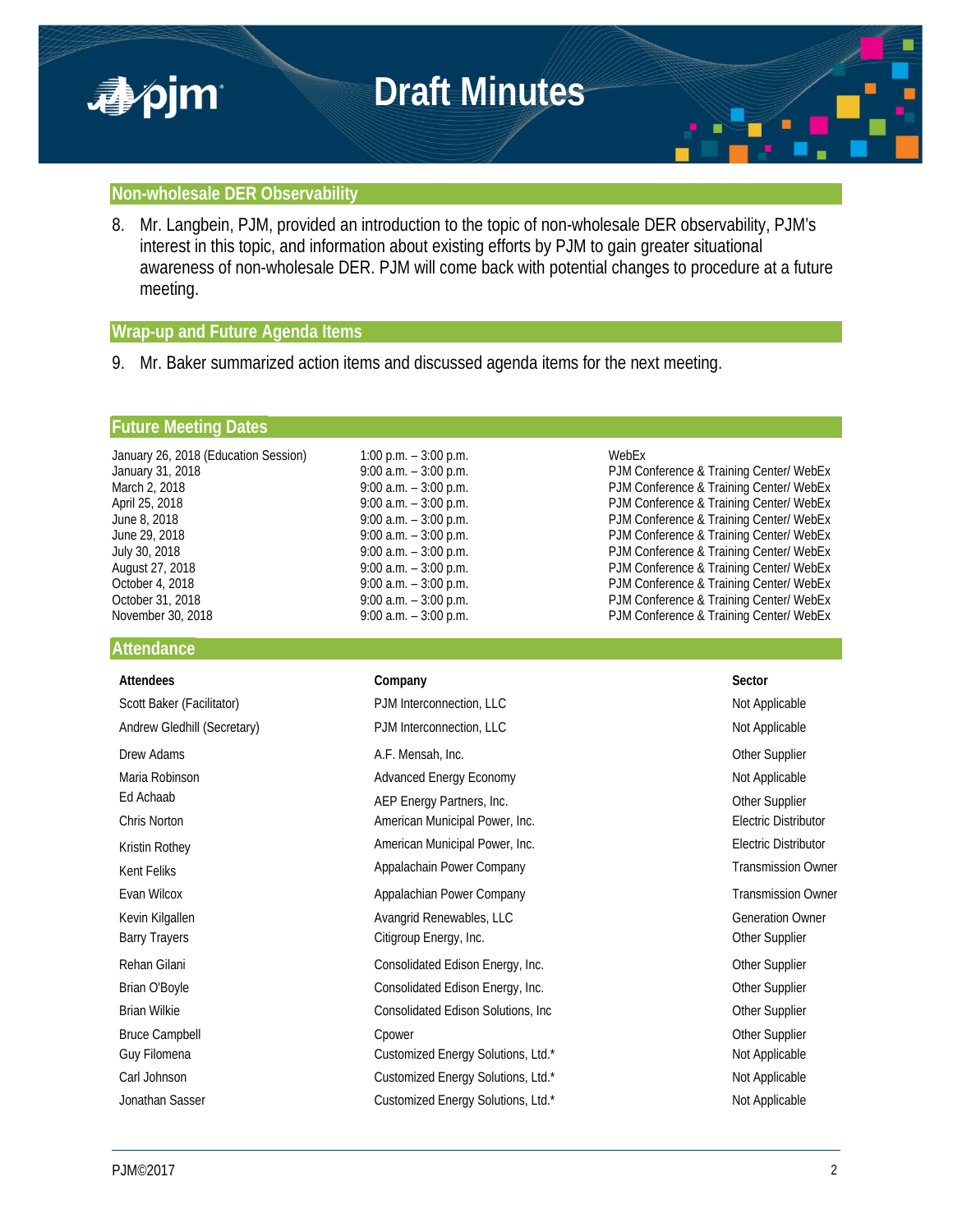

# **Draft Minutes**

John Horstmann **Dayton Power & Light Company (The)** Transmission Owner Company (The Company Che) Joseph DeLosa **DE Public Service Commission** DE Public Service Commission Not Applicable Peter Cavan **Direct Energy Business Marketing, LLC** Other Supplier Other Supplier Marjorie Philips **Direct Energy Business, LLC Direct Energy Business**, LLC James Davis **Dominion Energy Marketing, Inc.** Commercial Commercial Commercial Commercial Commercial Commercial Commercial Commercial Commercial Commercial Commercial Commercial Commercial Commercial Commercial Commercial George Owens **Community** Community Community Downes Associates, Inc. Community Community Community Community Community Community Community Community Community Community Community Community Community Community Community Com Bryan Garnett **Example 20** Energy Ohio, Inc. Transmission Owner **Duke Energy Ohio, Inc.** Transmission Owner Jason Harchick Duquesne Light Company Transmission Owner John Peoples **Duquesne Light Company Company Company** Transmission Owner Alex Rosenblatt **Alex Rosenblatt Duquesne Light Company Transmission Owner Transmission Owner** Tonja Wicks **Example 20 Transmission Owner** Duquesne Light Company **Transmission Owner** Transmission Owner Tom Rutigliano **Earth Networks** Earth Networks **Channel Communist Communist Channel Communist Channel Channel Channel Channel Channel Channel Channel Channel Channel Channel Channel Channel Channel Channel Channel Channel** Chuck Dugan **East Kentucky Power Cooperative, Inc.** Transmission Owner Cooperative, Inc. Katie Guerry **EnerNOC, Inc. Community Control** Chern Supplier Community Chern Supplier Sharon Midgley **Exelon Business Services Company, LLC** Transmission Owner Eric Riopko Exelon Generation Co., LLC Generation Owner Jim Benchek FirstEnergy Solutions Corp. Transmission Owner Martin Bolan **FirstEnergy Solutions Corp.** Transmission Owner Corp. Transmission Owner Justin Price **FirstEnergy Solutions Corp.** Transmission Owner Corp. Transmission Owner Jon Schneider **FirstEnergy Solutions Corp.** Transmission Owner Corp. Transmission Owner Tom Hyzinski Not Applicable GT Power Group CT Power Group John Webster Icetec.com, Inc. Other Supplier Mike Gahimer **IN Office of Utility Consumer Counselor** End User Customer Customer Dave Johnston **Indiana Utility Regulatory Commission** Not Applicable Not Applicable Matthew McCaffree **Itron** Itron Not Applicable Megan Wisersky **Matison Gas & Electric Co City Constant Constant Constant Constant Constant Constant Constant Constant Constant Constant Constant Constant Constant Constant Constant Constant Constant Constant Constant Co** Stacy Sherwood **Maryland Public Service Commission** Mateurs Applicable Alexander Specht Maryland State Government Maryland State Government David Mabry **McNees Wallace & Nurick LLC** Not Applicable Not Applicable Ron Slagel Not Applicable Microsoft MICS And the Control of the Control of the Control of the Control of the Control of the Control of the Control of the Control of the Control of the Control of the Control of the Control Skyler Marzewski **Monitoring Analytics** Monitoring Analytics Not Applicable Catherine Tyler **Monitoring Analytics** Monitoring Analytics **Not Applicable** Not Applicable Brett Feldman Navigant Consulting, Inc. Not Applicable Not Applicable Not Applicable George Kogut **New York Power Authority New York Power Authority New York Power Authority Other Supplier** Amber Williams **New York State Electric & Gas Corporation** Other Supplier Robert Beadle **North Carolina Electric Membership Corporation** Electric Distributor Brian Kauffman **NRG Curtailment Solutions** Curtailment Solutions Curtailment Solutions Curtailment Current Current Courtney Lang Curtailment Solutions Courtailment Solutions Curtailment Solutions Curtainers Curtainers Curtainers Curtainers Curtainers Curtainers Curtainers Curtainers Curtainers Curtainers Curtainers Curtainers Curtainer Frederick Heinle **End User Customer** Office of the Peoples Counsel for the D.C. **End User Customer** Yohannes Mariam **Office of the Peoples Counsel for the D.C.** End User Customer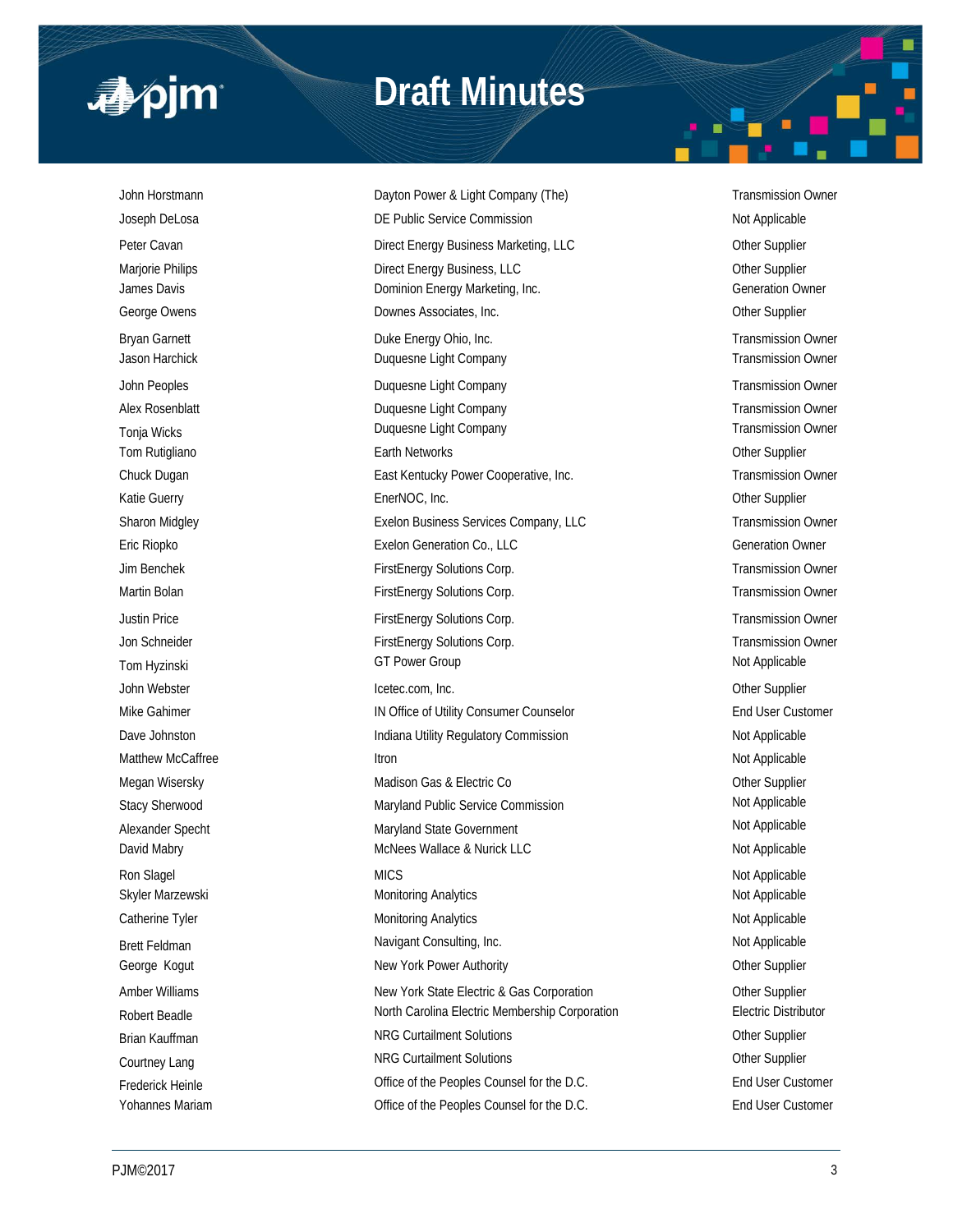

# **Draft Minutes**

George Beam **Talen Energy Marketing, LLC** George Beam Generation Owner

Bruce Remmel **Edison Company (ATSI CSP)** Transmission Owner Adrien Ford **Adrien Ford COLO EXECUTE:** Old Dominion Electric Cooperative **Conservative** Electric Distributor Jenjira Knernschield Old Dominion Electric Cooperative Electric Distributor Gregory Carmean **Carry Carmean** OPSI **Carry Carmean** OPSI **Not Applicable** Murty Bhavaraju **Number 2008** PJM Interconnection, LLC Not Applicable Not Applicable Rich Brown Not Applicable **PDM Interconnection, LLC** Not Applicable Not Applicable Joe Ciabattoni **Not Applicable** PJM Interconnection, LLC Not Applicable Not Applicable Jason Connell **Not Applicable** PJM Interconnection, LLC **Not Applicable** Not Applicable Danielle Croop **PJM Interconnection, LLC** Not Applicable Michael Del Viscio **PJM Interconnection, LLC** Not Applicable Mary Ellen Driscoll **Natural PJM Interconnection, LLC** Not Applicable Not Applicable David Egan **PJM Interconnection, LLC** and the power of the Not Applicable Not Applicable Eric Endress Not Applicable 2014 and 2015 PJM Interconnection, LLC Not Applicable Not Applicable Andy Ford **PJM Interconnection, LLC** Andy Ford Not Applicable Gabrielle Genuario **PJM Interconnection, LLC** and the policy of the Not Applicable Thomas Hauske **Not Applicable** PJM Interconnection, LLC **Not Applicable** Not Applicable Chantal Hendrzak **PJM Interconnection, LLC** Not Applicable Not Applicable Pete Langbein **PJM Interconnection, LLC** Not Applicable Not Applicable Andrew Levitt **Andrew Levitt** PJM Interconnection, LLC **Andrew Levitt** Not Applicable Glenn Long Not Applicable PJM Interconnection, LLC Not Applicable Not Applicable Chenchao Lu **Chenchao Lu Chenchao Lu** PJM Interconnection, LLC **Not Applicable** Not Applicable Joseph Mulhern **PJM Interconnection, LLC** Not Applicable Not Applicable Masha Nyemko **PJM Interconnection, LLC** Not Applicable Not Applicable Jack O'Neill **PJM Interconnection, LLC** and the power of the Not Applicable Not Applicable Melissa Pilong Not Applicable PJM Interconnection, LLC Not Applicable Not Applicable Steven Pincus **PJM Interconnection, LLC** Not Applicable Ken Schuyler **Not Applicable** PJM Interconnection, LLC Not Applicable Not Applicable Henry Thomas **Example 20 The PDM Interconnection, LLC** Not Applicable Not Applicable Cheryl Mae Velasco **PJM Interconnection, LLC** Not Applicable Not Applicable Laura Walter **Not Applicable** PJM Interconnection, LLC **Not Applicable** Not Applicable Stanley Williams **PJM Interconnection, LLC** Not Applicable Not Applicable Scott Razze **Potomac Electric Power Company Potomac Electric Power Company** Electric Distributor Mike Colby PPL Electric Utilities Corp. dba PPL Utilities Transmission Owner Ricardo Galarza **Not Applicable** PSM Consulting Not Applicable Not Applicable Tim Fagan **Public Service Electric & Gas Company** Transmission Owner Rich Marinelli **Public Service Electric & Gas Company** Transmission Owner Alex Stern **Alex Stern Company** Public Service Electric & Gas Company **Transmission Owner** Transmission Owner Harry Uniman **Public Service Electric & Gas Company Public Service Electric & Gas Company** Transmission Owner Betty Watson SolarCity Not Applicable